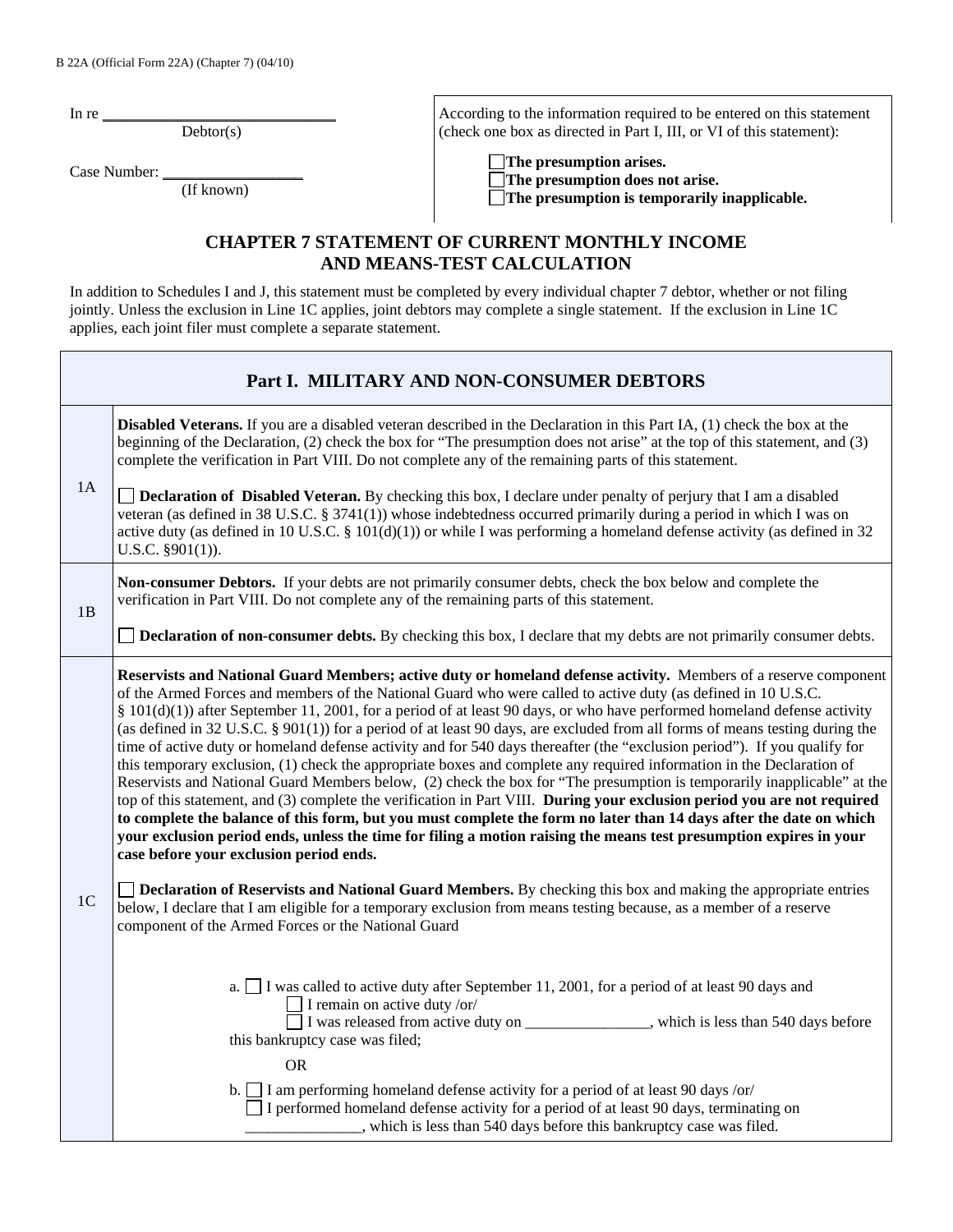|                | Part II. CALCULATION OF MONTHLY INCOME FOR § 707(b)(7) EXCLUSION                                                                                                                                                                                                                                                                                                                                                                  |                                                                                                                                                                                                                                                                                                                                                                                                                                                                                                                                                                                                                                     |                             |  |                                              |                                              |  |
|----------------|-----------------------------------------------------------------------------------------------------------------------------------------------------------------------------------------------------------------------------------------------------------------------------------------------------------------------------------------------------------------------------------------------------------------------------------|-------------------------------------------------------------------------------------------------------------------------------------------------------------------------------------------------------------------------------------------------------------------------------------------------------------------------------------------------------------------------------------------------------------------------------------------------------------------------------------------------------------------------------------------------------------------------------------------------------------------------------------|-----------------------------|--|----------------------------------------------|----------------------------------------------|--|
| 2              | a.l                                                                                                                                                                                                                                                                                                                                                                                                                               | Marital/filing status. Check the box that applies and complete the balance of this part of this statement as directed.<br>Unmarried. Complete only Column A ("Debtor's Income") for Lines 3-11.<br>b. Married, not filing jointly, with declaration of separate households. By checking this box, debtor declares under<br>penalty of perjury: "My spouse and I are legally separated under applicable non-bankruptcy law or my spouse and I<br>are living apart other than for the purpose of evading the requirements of $\S 707(b)(2)(A)$ of the Bankruptcy Code."<br>Complete only Column A ("Debtor's Income") for Lines 3-11. |                             |  |                                              |                                              |  |
|                |                                                                                                                                                                                                                                                                                                                                                                                                                                   | c. Married, not filing jointly, without the declaration of separate households set out in Line 2.b above. Complete both<br>Column A ("Debtor's Income") and Column B ("Spouse's Income") for Lines 3-11.                                                                                                                                                                                                                                                                                                                                                                                                                            |                             |  |                                              |                                              |  |
|                |                                                                                                                                                                                                                                                                                                                                                                                                                                   | d. □ Married, filing jointly. Complete both Column A ("Debtor's Income") and Column B ("Spouse's Income") for<br><b>Lines 3-11.</b>                                                                                                                                                                                                                                                                                                                                                                                                                                                                                                 |                             |  |                                              |                                              |  |
|                |                                                                                                                                                                                                                                                                                                                                                                                                                                   | All figures must reflect average monthly income received from all sources, derived during<br>the six calendar months prior to filing the bankruptcy case, ending on the last day of the<br>month before the filing. If the amount of monthly income varied during the six months, you<br>must divide the six-month total by six, and enter the result on the appropriate line.                                                                                                                                                                                                                                                      |                             |  | <b>Column A</b><br>Debtor's<br><b>Income</b> | <b>Column B</b><br>Spouse's<br><b>Income</b> |  |
| 3              |                                                                                                                                                                                                                                                                                                                                                                                                                                   | Gross wages, salary, tips, bonuses, overtime, commissions.                                                                                                                                                                                                                                                                                                                                                                                                                                                                                                                                                                          |                             |  | \$                                           | \$                                           |  |
| $\overline{4}$ | Income from the operation of a business, profession or farm. Subtract Line b from Line a<br>and enter the difference in the appropriate column(s) of Line 4. If you operate more than one<br>business, profession or farm, enter aggregate numbers and provide details on an attachment.<br>Do not enter a number less than zero. Do not include any part of the business expenses<br>entered on Line b as a deduction in Part V. |                                                                                                                                                                                                                                                                                                                                                                                                                                                                                                                                                                                                                                     |                             |  |                                              |                                              |  |
|                | a.                                                                                                                                                                                                                                                                                                                                                                                                                                | Gross receipts                                                                                                                                                                                                                                                                                                                                                                                                                                                                                                                                                                                                                      | \$                          |  |                                              |                                              |  |
|                | b.                                                                                                                                                                                                                                                                                                                                                                                                                                | Ordinary and necessary business expenses                                                                                                                                                                                                                                                                                                                                                                                                                                                                                                                                                                                            | \$                          |  |                                              |                                              |  |
|                | c.                                                                                                                                                                                                                                                                                                                                                                                                                                | <b>Business income</b>                                                                                                                                                                                                                                                                                                                                                                                                                                                                                                                                                                                                              | Subtract Line b from Line a |  | \$                                           | \$                                           |  |
|                |                                                                                                                                                                                                                                                                                                                                                                                                                                   | Rent and other real property income. Subtract Line b from Line a and enter the difference<br>in the appropriate column(s) of Line 5. Do not enter a number less than zero. Do not include<br>any part of the operating expenses entered on Line b as a deduction in Part V.                                                                                                                                                                                                                                                                                                                                                         |                             |  |                                              |                                              |  |
| 5              | a.                                                                                                                                                                                                                                                                                                                                                                                                                                | Gross receipts                                                                                                                                                                                                                                                                                                                                                                                                                                                                                                                                                                                                                      | \$                          |  |                                              |                                              |  |
|                | b.                                                                                                                                                                                                                                                                                                                                                                                                                                | Ordinary and necessary operating expenses                                                                                                                                                                                                                                                                                                                                                                                                                                                                                                                                                                                           | \$                          |  |                                              |                                              |  |
|                | c.                                                                                                                                                                                                                                                                                                                                                                                                                                | Rent and other real property income                                                                                                                                                                                                                                                                                                                                                                                                                                                                                                                                                                                                 | Subtract Line b from Line a |  | \$                                           | \$                                           |  |
| 6              |                                                                                                                                                                                                                                                                                                                                                                                                                                   | Interest, dividends and royalties.                                                                                                                                                                                                                                                                                                                                                                                                                                                                                                                                                                                                  |                             |  | \$                                           | \$                                           |  |
| $\overline{7}$ |                                                                                                                                                                                                                                                                                                                                                                                                                                   | Pension and retirement income.                                                                                                                                                                                                                                                                                                                                                                                                                                                                                                                                                                                                      |                             |  | \$                                           | \$                                           |  |
| 8              | Any amounts paid by another person or entity, on a regular basis, for the household<br>expenses of the debtor or the debtor's dependents, including child support paid for that<br>purpose. Do not include alimony or separate maintenance payments or amounts paid by<br>your spouse if Column B is completed.                                                                                                                   |                                                                                                                                                                                                                                                                                                                                                                                                                                                                                                                                                                                                                                     |                             |  | \$                                           | \$                                           |  |
| 9              | Unemployment compensation. Enter the amount in the appropriate column(s) of Line 9.<br>However, if you contend that unemployment compensation received by you or your spouse<br>was a benefit under the Social Security Act, do not list the amount of such compensation in<br>Column A or B, but instead state the amount in the space below:                                                                                    |                                                                                                                                                                                                                                                                                                                                                                                                                                                                                                                                                                                                                                     |                             |  |                                              |                                              |  |
|                | Unemployment compensation claimed to<br>be a benefit under the Social Security Act<br>Debtor $\frac{6}{5}$<br>Spouse $\frac{1}{2}$                                                                                                                                                                                                                                                                                                |                                                                                                                                                                                                                                                                                                                                                                                                                                                                                                                                                                                                                                     |                             |  | \$                                           | \$                                           |  |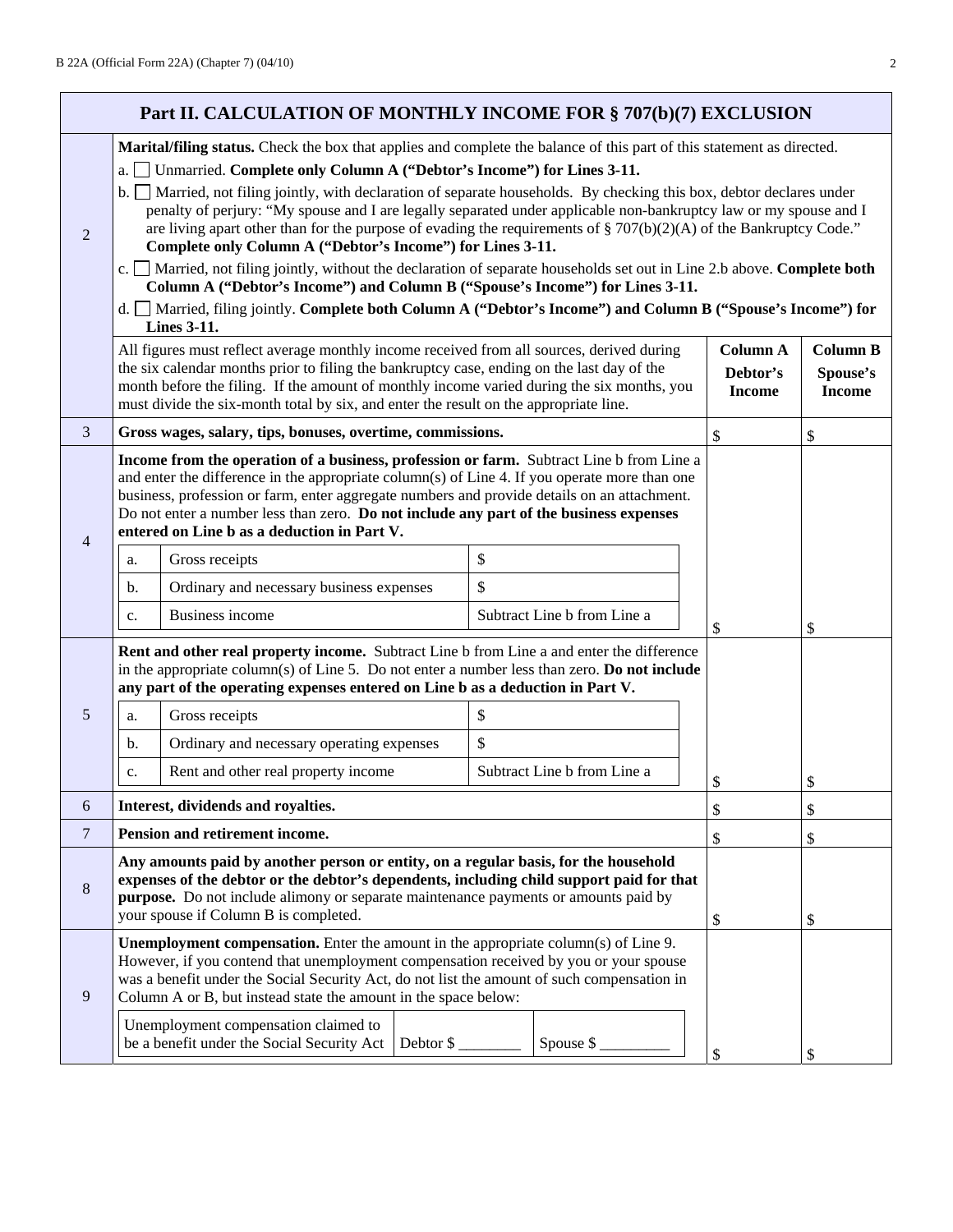|    | B 22A (Official Form 22A) (Chapter 7) (04/10)                                                                                                                                                                                                      |                                                                                                                                                                                                                                                                                                                                                                                                                                                                                                                       |    |    |    |  |  |
|----|----------------------------------------------------------------------------------------------------------------------------------------------------------------------------------------------------------------------------------------------------|-----------------------------------------------------------------------------------------------------------------------------------------------------------------------------------------------------------------------------------------------------------------------------------------------------------------------------------------------------------------------------------------------------------------------------------------------------------------------------------------------------------------------|----|----|----|--|--|
| 10 |                                                                                                                                                                                                                                                    | <b>Income from all other sources.</b> Specify source and amount. If necessary, list additional<br>sources on a separate page. Do not include alimony or separate maintenance payments<br>paid by your spouse if Column B is completed, but include all other payments of<br>alimony or separate maintenance. Do not include any benefits received under the Social<br>Security Act or payments received as a victim of a war crime, crime against humanity, or as a<br>victim of international or domestic terrorism. |    |    |    |  |  |
|    | a.                                                                                                                                                                                                                                                 |                                                                                                                                                                                                                                                                                                                                                                                                                                                                                                                       | \$ |    |    |  |  |
|    | $b$                                                                                                                                                                                                                                                |                                                                                                                                                                                                                                                                                                                                                                                                                                                                                                                       | \$ |    |    |  |  |
|    |                                                                                                                                                                                                                                                    | Total and enter on Line 10                                                                                                                                                                                                                                                                                                                                                                                                                                                                                            |    | \$ | \$ |  |  |
| 11 | <b>Subtotal of Current Monthly Income for § 707(b)(7).</b> Add Lines 3 thru 10 in Column A,<br>and, if Column B is completed, add Lines 3 through 10 in Column B. Enter the total(s).<br>\$                                                        |                                                                                                                                                                                                                                                                                                                                                                                                                                                                                                                       |    |    |    |  |  |
| 12 | Total Current Monthly Income for § 707(b)(7). If Column B has been completed, add<br>Line 11, Column A to Line 11, Column B, and enter the total. If Column B has not been<br>\$<br>completed, enter the amount from Line 11, Column A.            |                                                                                                                                                                                                                                                                                                                                                                                                                                                                                                                       |    |    |    |  |  |
|    |                                                                                                                                                                                                                                                    | Part III. APPLICATION OF § 707(b)(7) EXCLUSION                                                                                                                                                                                                                                                                                                                                                                                                                                                                        |    |    |    |  |  |
| 13 |                                                                                                                                                                                                                                                    | Annualized Current Monthly Income for $\S 707(b)(7)$ . Multiply the amount from Line 12 by the number<br>12 and enter the result.                                                                                                                                                                                                                                                                                                                                                                                     |    |    | \$ |  |  |
| 14 | Applicable median family income. Enter the median family income for the applicable state and household<br>size. (This information is available by family size at $\underline{www. usdoj.gov/ust/}}$ or from the clerk of the<br>bankruptcy court.) |                                                                                                                                                                                                                                                                                                                                                                                                                                                                                                                       |    |    |    |  |  |
|    |                                                                                                                                                                                                                                                    |                                                                                                                                                                                                                                                                                                                                                                                                                                                                                                                       |    | \$ |    |  |  |
|    |                                                                                                                                                                                                                                                    | <b>Application of Section 707(b)(7).</b> Check the applicable box and proceed as directed.                                                                                                                                                                                                                                                                                                                                                                                                                            |    |    |    |  |  |
| 15 | The amount on Line 13 is less than or equal to the amount on Line 14. Check the box for "The presumption does"<br>not arise" at the top of page 1 of this statement, and complete Part VIII; do not complete Parts IV, V, VI or VII.               |                                                                                                                                                                                                                                                                                                                                                                                                                                                                                                                       |    |    |    |  |  |
|    | The amount on Line 13 is more than the amount on Line 14. Complete the remaining parts of this statement.                                                                                                                                          |                                                                                                                                                                                                                                                                                                                                                                                                                                                                                                                       |    |    |    |  |  |

## **Complete Parts IV, V, VI, and VII of this statement only if required. (See Line 15.)**

|                                                                                                                                                                                                                                                                                                          | Part IV. CALCULATION OF CURRENT MONTHLY INCOME FOR § 707(b)(2)                                     |                                                                                                                                                                                                                                                                                                                                                                                                                                                                                                                                                                                                                                           |          |    |    |  |  |  |
|----------------------------------------------------------------------------------------------------------------------------------------------------------------------------------------------------------------------------------------------------------------------------------------------------------|----------------------------------------------------------------------------------------------------|-------------------------------------------------------------------------------------------------------------------------------------------------------------------------------------------------------------------------------------------------------------------------------------------------------------------------------------------------------------------------------------------------------------------------------------------------------------------------------------------------------------------------------------------------------------------------------------------------------------------------------------------|----------|----|----|--|--|--|
| 16                                                                                                                                                                                                                                                                                                       |                                                                                                    | Enter the amount from Line 12.                                                                                                                                                                                                                                                                                                                                                                                                                                                                                                                                                                                                            |          |    | \$ |  |  |  |
| 17                                                                                                                                                                                                                                                                                                       |                                                                                                    | <b>Marital adjustment.</b> If you checked the box at Line 2.c, enter on Line 17 the total of any income listed in<br>Line 11, Column B that was NOT paid on a regular basis for the household expenses of the debtor or the<br>debtor's dependents. Specify in the lines below the basis for excluding the Column B income (such as<br>payment of the spouse's tax liability or the spouse's support of persons other than the debtor or the debtor's<br>dependents) and the amount of income devoted to each purpose. If necessary, list additional adjustments on<br>a separate page. If you did not check box at Line 2.c, enter zero. |          |    |    |  |  |  |
|                                                                                                                                                                                                                                                                                                          | a.<br>b.                                                                                           |                                                                                                                                                                                                                                                                                                                                                                                                                                                                                                                                                                                                                                           | \$<br>\$ |    |    |  |  |  |
|                                                                                                                                                                                                                                                                                                          | c.                                                                                                 |                                                                                                                                                                                                                                                                                                                                                                                                                                                                                                                                                                                                                                           | \$       |    |    |  |  |  |
|                                                                                                                                                                                                                                                                                                          |                                                                                                    | Total and enter on Line 17.                                                                                                                                                                                                                                                                                                                                                                                                                                                                                                                                                                                                               |          |    |    |  |  |  |
| 18                                                                                                                                                                                                                                                                                                       | <b>Current monthly income for § 707(b)(2).</b> Subtract Line 17 from Line 16 and enter the result. |                                                                                                                                                                                                                                                                                                                                                                                                                                                                                                                                                                                                                                           |          | \$ |    |  |  |  |
| Part V. CALCULATION OF DEDUCTIONS FROM INCOME                                                                                                                                                                                                                                                            |                                                                                                    |                                                                                                                                                                                                                                                                                                                                                                                                                                                                                                                                                                                                                                           |          |    |    |  |  |  |
| Subpart A: Deductions under Standards of the Internal Revenue Service (IRS)                                                                                                                                                                                                                              |                                                                                                    |                                                                                                                                                                                                                                                                                                                                                                                                                                                                                                                                                                                                                                           |          |    |    |  |  |  |
| National Standards: food, clothing and other items. Enter in Line 19A the "Total" amount from IRS<br>National Standards for Food, Clothing and Other Items for the applicable household size. (This information<br>19A<br>is available at www.usdoj.gov/ust/ or from the clerk of the bankruptcy court.) |                                                                                                    |                                                                                                                                                                                                                                                                                                                                                                                                                                                                                                                                                                                                                                           |          | \$ |    |  |  |  |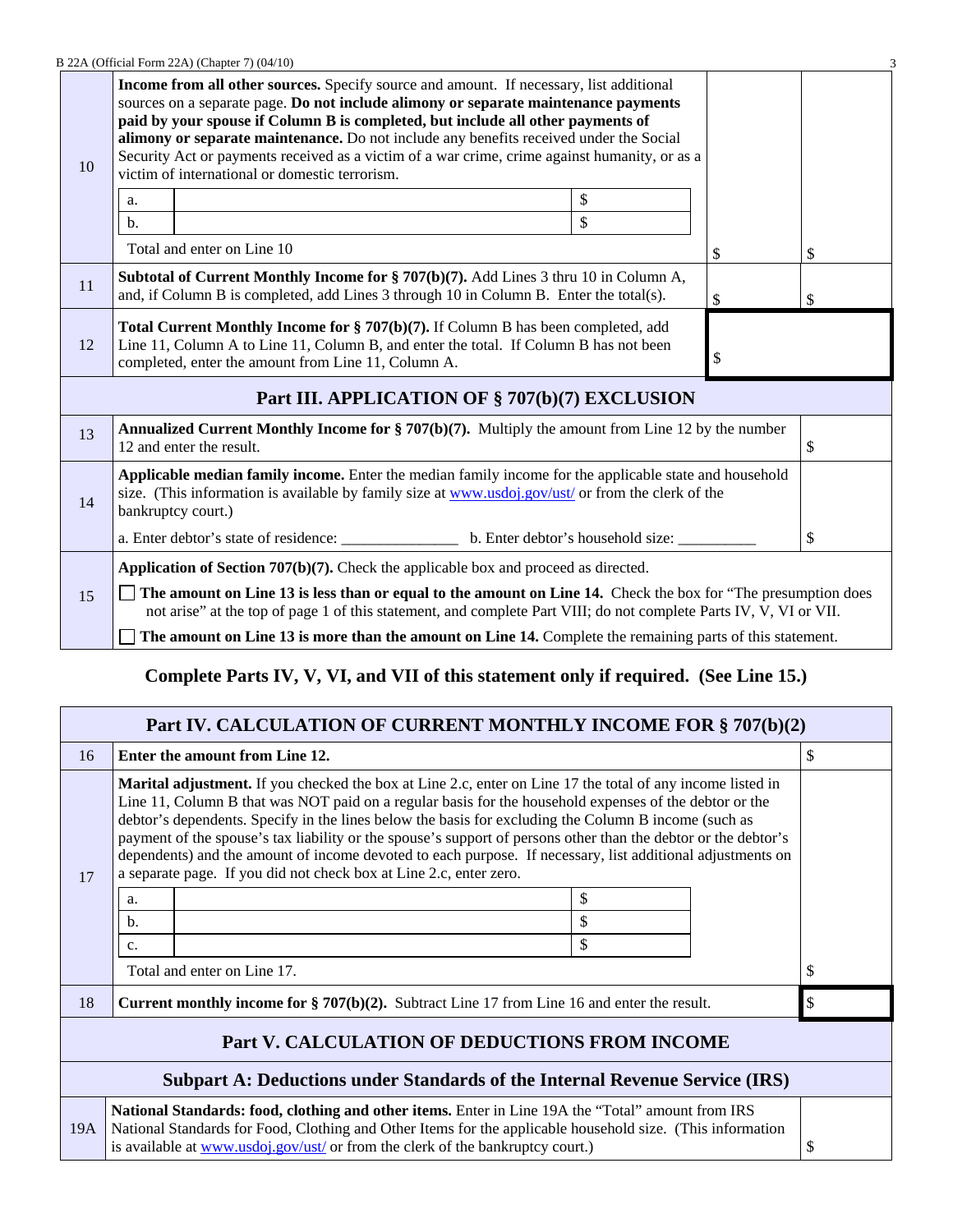B 22A (Official Form 22A) (Chapter 7) (04/10) 4

|                 | National Standards: health care. Enter in Line a1 below the amount from IRS National Standards for Out-<br>of-Pocket Health Care for persons under 65 years of age, and in Line a2 the IRS National Standards for Out-<br>of-Pocket Health Care for persons 65 years of age or older. (This information is available at<br>www.usdoj.gov/ust/ or from the clerk of the bankruptcy court.) Enter in Line b1 the number of members of<br>your household who are under 65 years of age, and enter in Line b2 the number of members of your<br>household who are 65 years of age or older. (The total number of household members must be the same as<br>the number stated in Line 14b.) Multiply Line a1 by Line b1 to obtain a total amount for household members |                                                                                                                                                                                                                                                                                                        |  |     |                   |                                            |  |                           |  |
|-----------------|-----------------------------------------------------------------------------------------------------------------------------------------------------------------------------------------------------------------------------------------------------------------------------------------------------------------------------------------------------------------------------------------------------------------------------------------------------------------------------------------------------------------------------------------------------------------------------------------------------------------------------------------------------------------------------------------------------------------------------------------------------------------|--------------------------------------------------------------------------------------------------------------------------------------------------------------------------------------------------------------------------------------------------------------------------------------------------------|--|-----|-------------------|--------------------------------------------|--|---------------------------|--|
| 19 <sub>B</sub> |                                                                                                                                                                                                                                                                                                                                                                                                                                                                                                                                                                                                                                                                                                                                                                 | under 65, and enter the result in Line c1. Multiply Line a2 by Line b2 to obtain a total amount for household<br>members 65 and older, and enter the result in Line c2. Add Lines c1 and c2 to obtain a total health care<br>amount, and enter the result in Line 19B.                                 |  |     |                   |                                            |  |                           |  |
|                 |                                                                                                                                                                                                                                                                                                                                                                                                                                                                                                                                                                                                                                                                                                                                                                 | Household members under 65 years of age                                                                                                                                                                                                                                                                |  |     |                   | Household members 65 years of age or older |  |                           |  |
|                 | a1.                                                                                                                                                                                                                                                                                                                                                                                                                                                                                                                                                                                                                                                                                                                                                             | Allowance per member                                                                                                                                                                                                                                                                                   |  | a2. |                   | Allowance per member                       |  |                           |  |
|                 | b1.                                                                                                                                                                                                                                                                                                                                                                                                                                                                                                                                                                                                                                                                                                                                                             | Number of members                                                                                                                                                                                                                                                                                      |  | b2. | Number of members |                                            |  |                           |  |
|                 | c1.                                                                                                                                                                                                                                                                                                                                                                                                                                                                                                                                                                                                                                                                                                                                                             | Subtotal                                                                                                                                                                                                                                                                                               |  | c2. | Subtotal          |                                            |  | \$                        |  |
| 20A             |                                                                                                                                                                                                                                                                                                                                                                                                                                                                                                                                                                                                                                                                                                                                                                 | Local Standards: housing and utilities; non-mortgage expenses. Enter the amount of the IRS Housing and<br>Utilities Standards; non-mortgage expenses for the applicable county and household size. (This information<br>is available at www.usdoj.gov/ust/ or from the clerk of the bankruptcy court). |  |     |                   |                                            |  | \$                        |  |
|                 | Local Standards: housing and utilities; mortgage/rent expense. Enter, in Line a below, the amount of the<br>IRS Housing and Utilities Standards; mortgage/rent expense for your county and household size (this<br>information is available at www.usdoj.gov/ust/ or from the clerk of the bankruptcy court); enter on Line b the<br>total of the Average Monthly Payments for any debts secured by your home, as stated in Line 42; subtract<br>Line b from Line a and enter the result in Line 20B. Do not enter an amount less than zero.                                                                                                                                                                                                                    |                                                                                                                                                                                                                                                                                                        |  |     |                   |                                            |  |                           |  |
| 20B             | \$<br>IRS Housing and Utilities Standards; mortgage/rental expense<br>a.                                                                                                                                                                                                                                                                                                                                                                                                                                                                                                                                                                                                                                                                                        |                                                                                                                                                                                                                                                                                                        |  |     |                   |                                            |  |                           |  |
|                 | b.                                                                                                                                                                                                                                                                                                                                                                                                                                                                                                                                                                                                                                                                                                                                                              | Average Monthly Payment for any debts secured by your home,<br>\$<br>if any, as stated in Line 42                                                                                                                                                                                                      |  |     |                   |                                            |  |                           |  |
|                 | c.                                                                                                                                                                                                                                                                                                                                                                                                                                                                                                                                                                                                                                                                                                                                                              | Net mortgage/rental expense                                                                                                                                                                                                                                                                            |  |     |                   | Subtract Line b from Line a.               |  | $\boldsymbol{\mathsf{S}}$ |  |
| 21              | Local Standards: housing and utilities; adjustment. If you contend that the process set out in Lines 20A<br>and 20B does not accurately compute the allowance to which you are entitled under the IRS Housing and<br>Utilities Standards, enter any additional amount to which you contend you are entitled, and state the basis for<br>your contention in the space below:                                                                                                                                                                                                                                                                                                                                                                                     |                                                                                                                                                                                                                                                                                                        |  |     |                   |                                            |  |                           |  |
|                 |                                                                                                                                                                                                                                                                                                                                                                                                                                                                                                                                                                                                                                                                                                                                                                 |                                                                                                                                                                                                                                                                                                        |  |     |                   |                                            |  | \$                        |  |
|                 | Local Standards: transportation; vehicle operation/public transportation expense. You are entitled to<br>an expense allowance in this category regardless of whether you pay the expenses of operating a vehicle and<br>regardless of whether you use public transportation.                                                                                                                                                                                                                                                                                                                                                                                                                                                                                    |                                                                                                                                                                                                                                                                                                        |  |     |                   |                                            |  |                           |  |
|                 | Check the number of vehicles for which you pay the operating expenses or for which the operating expenses<br>are included as a contribution to your household expenses in Line 8.                                                                                                                                                                                                                                                                                                                                                                                                                                                                                                                                                                               |                                                                                                                                                                                                                                                                                                        |  |     |                   |                                            |  |                           |  |
| 22A             | $\vert 0 \vert$<br>$\Box$ 1 $\Box$ 2 or more.<br>If you checked 0, enter on Line 22A the "Public Transportation" amount from IRS Local Standards:<br>Transportation. If you checked 1 or 2 or more, enter on Line 22A the "Operating Costs" amount from IRS<br>Local Standards: Transportation for the applicable number of vehicles in the applicable Metropolitan<br>Statistical Area or Census Region. (These amounts are available at www.usdoj.gov/ust/ or from the clerk of<br>the bankruptcy court.)                                                                                                                                                                                                                                                     |                                                                                                                                                                                                                                                                                                        |  |     |                   | \$                                         |  |                           |  |
| 22B             | Local Standards: transportation; additional public transportation expense. If you pay the operating<br>expenses for a vehicle and also use public transportation, and you contend that you are entitled to an<br>additional deduction for your public transportation expenses, enter on Line 22B the "Public Transportation"<br>amount from IRS Local Standards: Transportation. (This amount is available at www.usdoj.gov/ust/ or from<br>the clerk of the bankruptcy court.)                                                                                                                                                                                                                                                                                 |                                                                                                                                                                                                                                                                                                        |  |     | \$                |                                            |  |                           |  |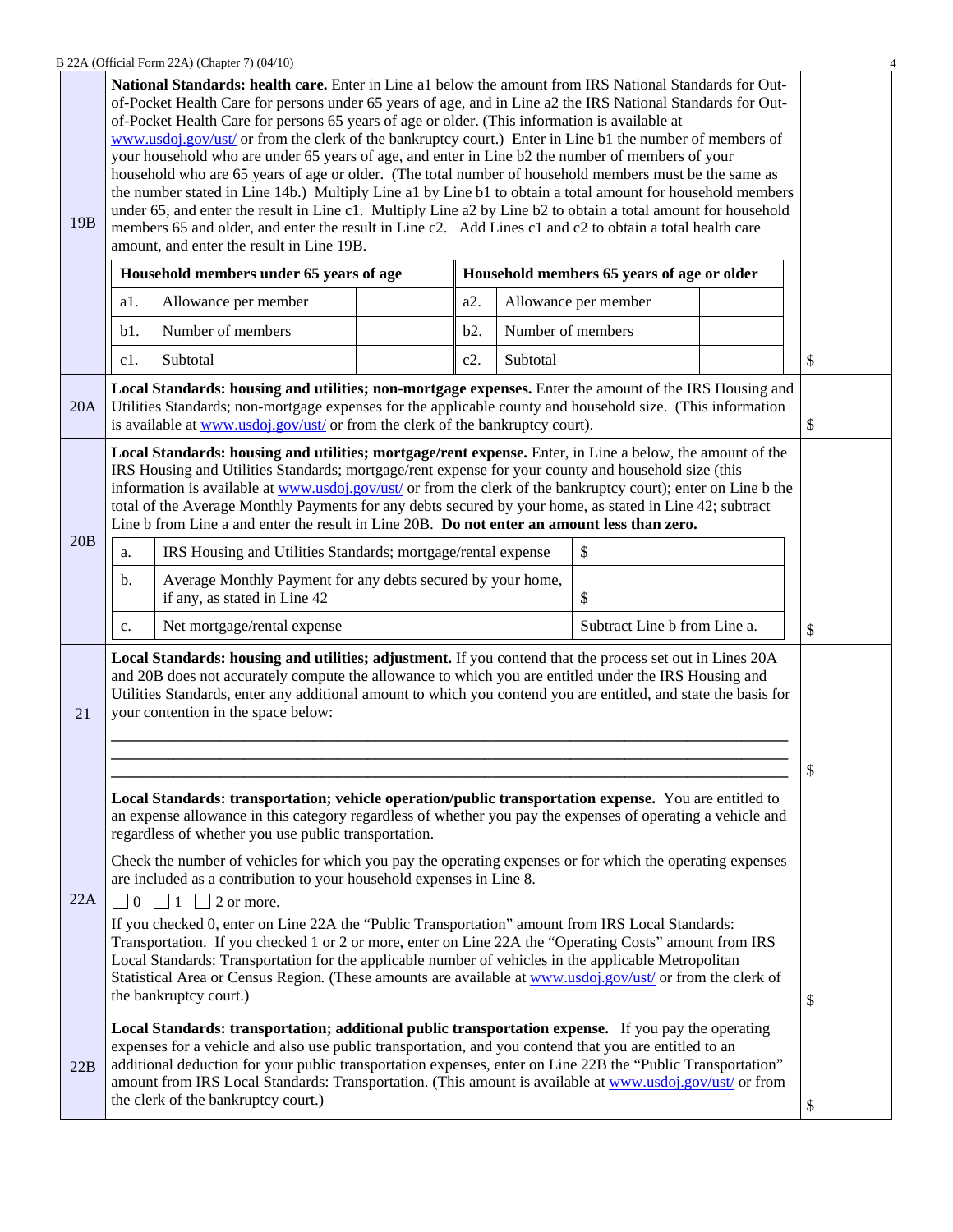| 23 | Local Standards: transportation ownership/lease expense; Vehicle 1. Check the number of vehicles for<br>which you claim an ownership/lease expense. (You may not claim an ownership/lease expense for more than<br>two vehicles.)<br>$\Box$ 1 $\Box$ 2 or more.<br>Enter, in Line a below, the "Ownership Costs" for "One Car" from the IRS Local Standards: Transportation<br>(available at www.usdoj.gov/ust/ or from the clerk of the bankruptcy court); enter in Line b the total of the<br>Average Monthly Payments for any debts secured by Vehicle 1, as stated in Line 42; subtract Line b from<br>Line a and enter the result in Line 23. Do not enter an amount less than zero. |                                                                                                                                                                                                                                                                                                                                                                                                                        |                              |    |  |  |
|----|-------------------------------------------------------------------------------------------------------------------------------------------------------------------------------------------------------------------------------------------------------------------------------------------------------------------------------------------------------------------------------------------------------------------------------------------------------------------------------------------------------------------------------------------------------------------------------------------------------------------------------------------------------------------------------------------|------------------------------------------------------------------------------------------------------------------------------------------------------------------------------------------------------------------------------------------------------------------------------------------------------------------------------------------------------------------------------------------------------------------------|------------------------------|----|--|--|
|    | a.                                                                                                                                                                                                                                                                                                                                                                                                                                                                                                                                                                                                                                                                                        | IRS Transportation Standards, Ownership Costs                                                                                                                                                                                                                                                                                                                                                                          | \$                           |    |  |  |
|    | b.                                                                                                                                                                                                                                                                                                                                                                                                                                                                                                                                                                                                                                                                                        | Average Monthly Payment for any debts secured by Vehicle 1,<br>as stated in Line 42                                                                                                                                                                                                                                                                                                                                    | \$                           |    |  |  |
|    | c.                                                                                                                                                                                                                                                                                                                                                                                                                                                                                                                                                                                                                                                                                        | Net ownership/lease expense for Vehicle 1                                                                                                                                                                                                                                                                                                                                                                              | Subtract Line b from Line a. | \$ |  |  |
|    |                                                                                                                                                                                                                                                                                                                                                                                                                                                                                                                                                                                                                                                                                           | Local Standards: transportation ownership/lease expense; Vehicle 2. Complete this Line only if you<br>checked the "2 or more" Box in Line 23.                                                                                                                                                                                                                                                                          |                              |    |  |  |
| 24 |                                                                                                                                                                                                                                                                                                                                                                                                                                                                                                                                                                                                                                                                                           | Enter, in Line a below, the "Ownership Costs" for "One Car" from the IRS Local Standards: Transportation<br>(available at www.usdoj.gov/ust/ or from the clerk of the bankruptcy court); enter in Line b the total of the<br>Average Monthly Payments for any debts secured by Vehicle 2, as stated in Line 42; subtract Line b from<br>Line a and enter the result in Line 24. Do not enter an amount less than zero. |                              |    |  |  |
|    | a.                                                                                                                                                                                                                                                                                                                                                                                                                                                                                                                                                                                                                                                                                        | IRS Transportation Standards, Ownership Costs                                                                                                                                                                                                                                                                                                                                                                          | \$                           |    |  |  |
|    | b.                                                                                                                                                                                                                                                                                                                                                                                                                                                                                                                                                                                                                                                                                        | Average Monthly Payment for any debts secured by Vehicle 2,<br>as stated in Line 42                                                                                                                                                                                                                                                                                                                                    | \$                           |    |  |  |
|    | c.                                                                                                                                                                                                                                                                                                                                                                                                                                                                                                                                                                                                                                                                                        | Net ownership/lease expense for Vehicle 2                                                                                                                                                                                                                                                                                                                                                                              | Subtract Line b from Line a. | \$ |  |  |
| 25 | Other Necessary Expenses: taxes. Enter the total average monthly expense that you actually incur for all<br>federal, state and local taxes, other than real estate and sales taxes, such as income taxes, self-employment<br>taxes, social-security taxes, and Medicare taxes. Do not include real estate or sales taxes.<br>\$                                                                                                                                                                                                                                                                                                                                                           |                                                                                                                                                                                                                                                                                                                                                                                                                        |                              |    |  |  |
| 26 | Other Necessary Expenses: involuntary deductions for employment. Enter the total average monthly<br>payroll deductions that are required for your employment, such as retirement contributions, union dues, and<br>uniform costs. Do not include discretionary amounts, such as voluntary 401(k) contributions.<br>\$                                                                                                                                                                                                                                                                                                                                                                     |                                                                                                                                                                                                                                                                                                                                                                                                                        |                              |    |  |  |
| 27 | Other Necessary Expenses: life insurance. Enter total average monthly premiums that you actually pay for<br>term life insurance for yourself. Do not include premiums for insurance on your dependents, for whole<br>\$<br>life or for any other form of insurance.                                                                                                                                                                                                                                                                                                                                                                                                                       |                                                                                                                                                                                                                                                                                                                                                                                                                        |                              |    |  |  |
| 28 | Other Necessary Expenses: court-ordered payments. Enter the total monthly amount that you are<br>required to pay pursuant to the order of a court or administrative agency, such as spousal or child support<br>payments. Do not include payments on past due obligations included in Line 44.<br>\$                                                                                                                                                                                                                                                                                                                                                                                      |                                                                                                                                                                                                                                                                                                                                                                                                                        |                              |    |  |  |
| 29 | Other Necessary Expenses: education for employment or for a physically or mentally challenged child.<br>Enter the total average monthly amount that you actually expend for education that is a condition of<br>employment and for education that is required for a physically or mentally challenged dependent child for<br>whom no public education providing similar services is available.<br>\$                                                                                                                                                                                                                                                                                      |                                                                                                                                                                                                                                                                                                                                                                                                                        |                              |    |  |  |
| 30 | Other Necessary Expenses: childcare. Enter the total average monthly amount that you actually expend on<br>childcare—such as baby-sitting, day care, nursery and preschool. Do not include other educational<br>\$<br>payments.                                                                                                                                                                                                                                                                                                                                                                                                                                                           |                                                                                                                                                                                                                                                                                                                                                                                                                        |                              |    |  |  |
| 31 | Other Necessary Expenses: health care. Enter the total average monthly amount that you actually expend<br>on health care that is required for the health and welfare of yourself or your dependents, that is not<br>reimbursed by insurance or paid by a health savings account, and that is in excess of the amount entered in<br>Line 19B. Do not include payments for health insurance or health savings accounts listed in Line 34.<br>\$                                                                                                                                                                                                                                             |                                                                                                                                                                                                                                                                                                                                                                                                                        |                              |    |  |  |
| 32 | Other Necessary Expenses: telecommunication services. Enter the total average monthly amount that you<br>actually pay for telecommunication services other than your basic home telephone and cell phone service—<br>such as pagers, call waiting, caller id, special long distance, or internet service—to the extent necessary for<br>your health and welfare or that of your dependents. Do not include any amount previously deducted.<br>\$                                                                                                                                                                                                                                          |                                                                                                                                                                                                                                                                                                                                                                                                                        |                              |    |  |  |
| 33 |                                                                                                                                                                                                                                                                                                                                                                                                                                                                                                                                                                                                                                                                                           | Total Expenses Allowed under IRS Standards. Enter the total of Lines 19 through 32.                                                                                                                                                                                                                                                                                                                                    |                              | \$ |  |  |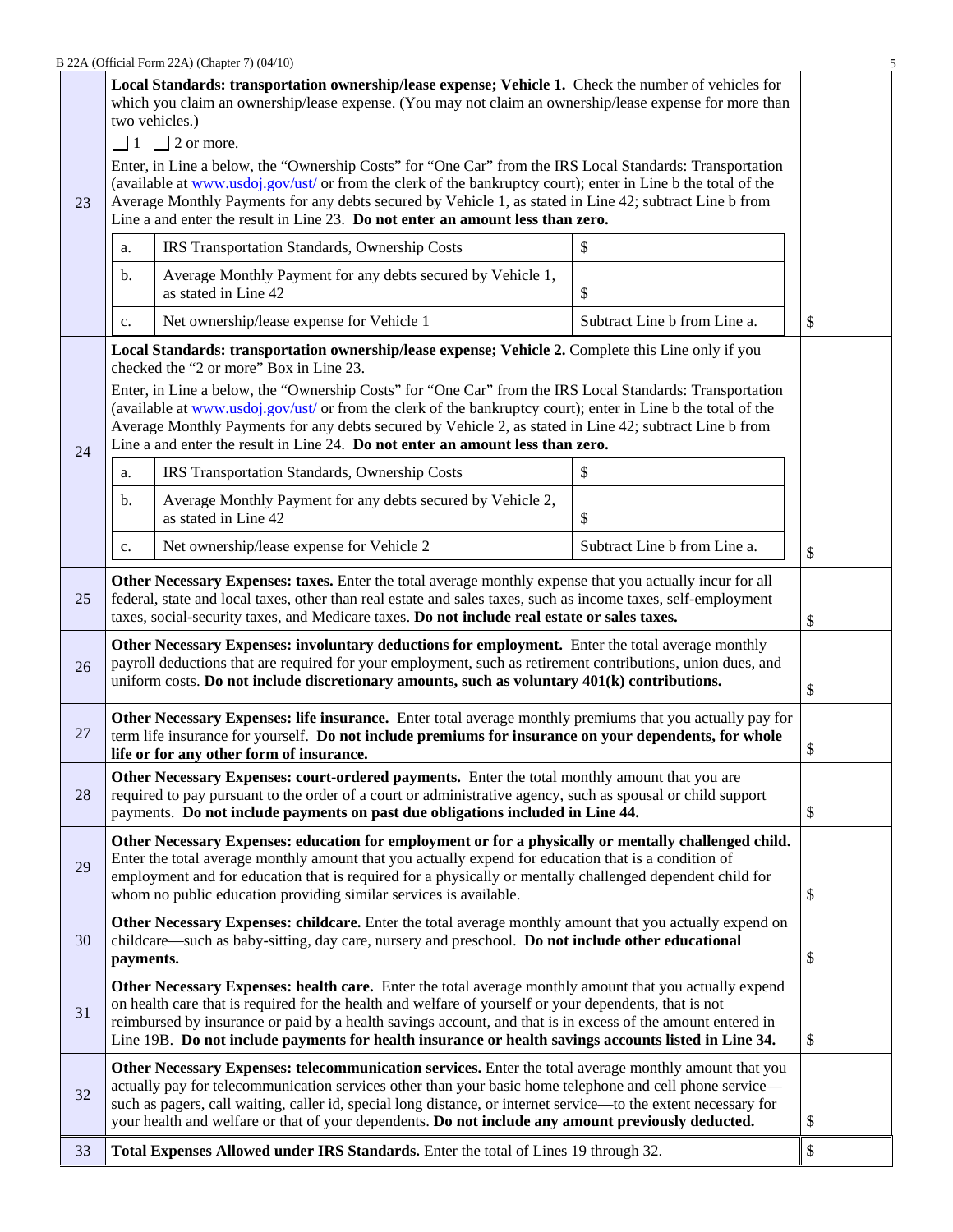|    |                                                                                                                                                                                                                                                                                                                                                                                                                                                                                                                | B 22A (Official Form 22A) (Chapter 7) (04/10)                                                                                                                                                                                                                                                                                                                |    |    |    |  |  |
|----|----------------------------------------------------------------------------------------------------------------------------------------------------------------------------------------------------------------------------------------------------------------------------------------------------------------------------------------------------------------------------------------------------------------------------------------------------------------------------------------------------------------|--------------------------------------------------------------------------------------------------------------------------------------------------------------------------------------------------------------------------------------------------------------------------------------------------------------------------------------------------------------|----|----|----|--|--|
|    |                                                                                                                                                                                                                                                                                                                                                                                                                                                                                                                | <b>Subpart B: Additional Living Expense Deductions</b>                                                                                                                                                                                                                                                                                                       |    |    |    |  |  |
|    | Note: Do not include any expenses that you have listed in Lines 19-32<br>Health Insurance, Disability Insurance, and Health Savings Account Expenses. List the monthly<br>expenses in the categories set out in lines a-c below that are reasonably necessary for yourself, your spouse,                                                                                                                                                                                                                       |                                                                                                                                                                                                                                                                                                                                                              |    |    |    |  |  |
|    | or your dependents.<br>\$<br>Health Insurance<br>a.                                                                                                                                                                                                                                                                                                                                                                                                                                                            |                                                                                                                                                                                                                                                                                                                                                              |    |    |    |  |  |
| 34 | b.                                                                                                                                                                                                                                                                                                                                                                                                                                                                                                             | Disability Insurance                                                                                                                                                                                                                                                                                                                                         | \$ |    |    |  |  |
|    | c.                                                                                                                                                                                                                                                                                                                                                                                                                                                                                                             | <b>Health Savings Account</b>                                                                                                                                                                                                                                                                                                                                | \$ |    |    |  |  |
|    | space below:<br>\$                                                                                                                                                                                                                                                                                                                                                                                                                                                                                             | Total and enter on Line 34<br>If you do not actually expend this total amount, state your actual total average monthly expenditures in the                                                                                                                                                                                                                   |    |    | \$ |  |  |
| 35 |                                                                                                                                                                                                                                                                                                                                                                                                                                                                                                                | Continued contributions to the care of household or family members. Enter the total average actual<br>monthly expenses that you will continue to pay for the reasonable and necessary care and support of an<br>elderly, chronically ill, or disabled member of your household or member of your immediate family who is<br>unable to pay for such expenses. |    |    | \$ |  |  |
| 36 | Protection against family violence. Enter the total average reasonably necessary monthly expenses that you<br>actually incurred to maintain the safety of your family under the Family Violence Prevention and Services<br>Act or other applicable federal law. The nature of these expenses is required to be kept confidential by the<br>court.                                                                                                                                                              |                                                                                                                                                                                                                                                                                                                                                              |    |    | \$ |  |  |
| 37 | Home energy costs. Enter the total average monthly amount, in excess of the allowance specified by IRS<br>Local Standards for Housing and Utilities, that you actually expend for home energy costs. You must<br>provide your case trustee with documentation of your actual expenses, and you must demonstrate that<br>the additional amount claimed is reasonable and necessary.                                                                                                                             |                                                                                                                                                                                                                                                                                                                                                              |    |    |    |  |  |
| 38 | Education expenses for dependent children less than 18. Enter the total average monthly expenses that<br>you actually incur, not to exceed \$147.92* per child, for attendance at a private or public elementary or<br>secondary school by your dependent children less than 18 years of age. You must provide your case trustee<br>with documentation of your actual expenses, and you must explain why the amount claimed is<br>reasonable and necessary and not already accounted for in the IRS Standards. |                                                                                                                                                                                                                                                                                                                                                              |    |    | \$ |  |  |
| 39 | Additional food and clothing expense. Enter the total average monthly amount by which your food and<br>clothing expenses exceed the combined allowances for food and clothing (apparel and services) in the IRS<br>National Standards, not to exceed 5% of those combined allowances. (This information is available at<br>www.usdoj.gov/ust/ or from the clerk of the bankruptcy court.) You must demonstrate that the additional<br>amount claimed is reasonable and necessary.                              |                                                                                                                                                                                                                                                                                                                                                              |    | \$ |    |  |  |
| 40 |                                                                                                                                                                                                                                                                                                                                                                                                                                                                                                                | Continued charitable contributions. Enter the amount that you will continue to contribute in the form of<br>cash or financial instruments to a charitable organization as defined in 26 U.S.C. § 170(c)(1)-(2).                                                                                                                                              |    |    | \$ |  |  |
| 41 |                                                                                                                                                                                                                                                                                                                                                                                                                                                                                                                | Total Additional Expense Deductions under § 707(b). Enter the total of Lines 34 through 40                                                                                                                                                                                                                                                                   |    |    | \$ |  |  |

\**Amount subject to adjustment on 4/01/13, and every three years thereafter with respect to cases commenced on or after the date of adjustment.*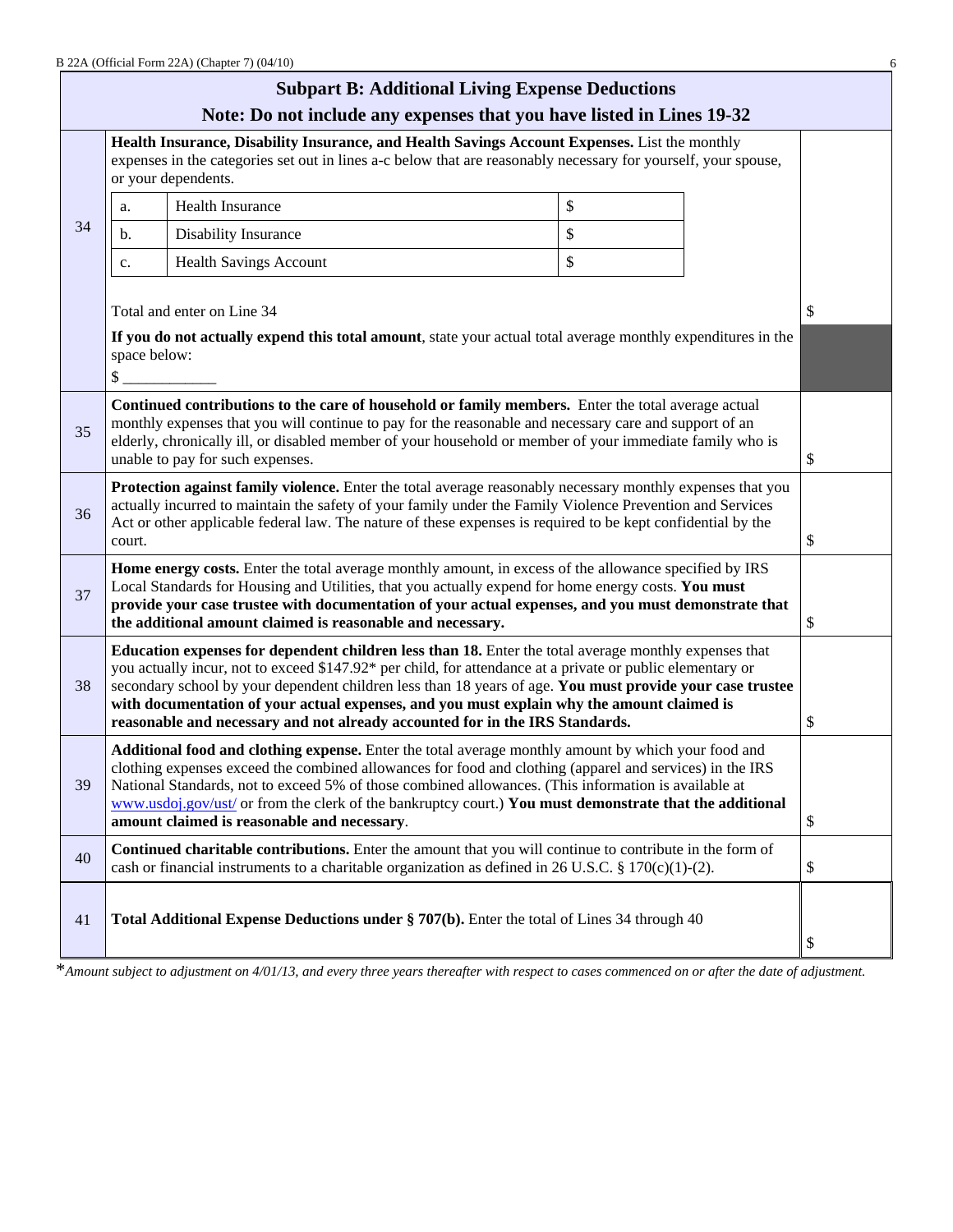|                                                                                                                                                                                                                                                                                                                                                                                                                                                                                                                                                                                                                            | <b>Subpart C: Deductions for Debt Payment</b>                                                                                                                                                                                                                                                                                                                                                                                                                                                                                                                                                                                                                                |                     |                                                                                                                                                                                                                                                                                                              |                                 |                                                |  |      |
|----------------------------------------------------------------------------------------------------------------------------------------------------------------------------------------------------------------------------------------------------------------------------------------------------------------------------------------------------------------------------------------------------------------------------------------------------------------------------------------------------------------------------------------------------------------------------------------------------------------------------|------------------------------------------------------------------------------------------------------------------------------------------------------------------------------------------------------------------------------------------------------------------------------------------------------------------------------------------------------------------------------------------------------------------------------------------------------------------------------------------------------------------------------------------------------------------------------------------------------------------------------------------------------------------------------|---------------------|--------------------------------------------------------------------------------------------------------------------------------------------------------------------------------------------------------------------------------------------------------------------------------------------------------------|---------------------------------|------------------------------------------------|--|------|
| Future payments on secured claims. For each of your debts that is secured by an interest in property that<br>you own, list the name of the creditor, identify the property securing the debt, state the Average Monthly<br>Payment, and check whether the payment includes taxes or insurance. The Average Monthly Payment is the<br>total of all amounts scheduled as contractually due to each Secured Creditor in the 60 months following the<br>filing of the bankruptcy case, divided by 60. If necessary, list additional entries on a separate page. Enter<br>the total of the Average Monthly Payments on Line 42. |                                                                                                                                                                                                                                                                                                                                                                                                                                                                                                                                                                                                                                                                              |                     |                                                                                                                                                                                                                                                                                                              |                                 |                                                |  |      |
| 42                                                                                                                                                                                                                                                                                                                                                                                                                                                                                                                                                                                                                         |                                                                                                                                                                                                                                                                                                                                                                                                                                                                                                                                                                                                                                                                              | Name of<br>Creditor | Property Securing the Debt                                                                                                                                                                                                                                                                                   | Average<br>Monthly<br>Payment   | Does payment<br>include taxes<br>or insurance? |  |      |
|                                                                                                                                                                                                                                                                                                                                                                                                                                                                                                                                                                                                                            | a.                                                                                                                                                                                                                                                                                                                                                                                                                                                                                                                                                                                                                                                                           |                     |                                                                                                                                                                                                                                                                                                              | \$                              | $\Box$ yes $\Box$ no                           |  |      |
|                                                                                                                                                                                                                                                                                                                                                                                                                                                                                                                                                                                                                            | b.                                                                                                                                                                                                                                                                                                                                                                                                                                                                                                                                                                                                                                                                           |                     |                                                                                                                                                                                                                                                                                                              | \$                              | $\Box$ yes $\Box$ no                           |  |      |
|                                                                                                                                                                                                                                                                                                                                                                                                                                                                                                                                                                                                                            | c.                                                                                                                                                                                                                                                                                                                                                                                                                                                                                                                                                                                                                                                                           |                     |                                                                                                                                                                                                                                                                                                              | \$                              | $\Box$ yes $\Box$ no                           |  |      |
|                                                                                                                                                                                                                                                                                                                                                                                                                                                                                                                                                                                                                            |                                                                                                                                                                                                                                                                                                                                                                                                                                                                                                                                                                                                                                                                              |                     |                                                                                                                                                                                                                                                                                                              | Total: Add<br>Lines a, b and c. |                                                |  | \$   |
|                                                                                                                                                                                                                                                                                                                                                                                                                                                                                                                                                                                                                            | Other payments on secured claims. If any of debts listed in Line 42 are secured by your primary<br>residence, a motor vehicle, or other property necessary for your support or the support of your dependents,<br>you may include in your deduction 1/60th of any amount (the "cure amount") that you must pay the creditor<br>in addition to the payments listed in Line 42, in order to maintain possession of the property. The cure<br>amount would include any sums in default that must be paid in order to avoid repossession or foreclosure.<br>List and total any such amounts in the following chart. If necessary, list additional entries on a separate<br>page. |                     |                                                                                                                                                                                                                                                                                                              |                                 |                                                |  |      |
| 43                                                                                                                                                                                                                                                                                                                                                                                                                                                                                                                                                                                                                         |                                                                                                                                                                                                                                                                                                                                                                                                                                                                                                                                                                                                                                                                              | Name of<br>Creditor | Property Securing the Debt                                                                                                                                                                                                                                                                                   |                                 | 1/60th of the Cure Amount                      |  |      |
|                                                                                                                                                                                                                                                                                                                                                                                                                                                                                                                                                                                                                            | a.                                                                                                                                                                                                                                                                                                                                                                                                                                                                                                                                                                                                                                                                           |                     |                                                                                                                                                                                                                                                                                                              | \$                              |                                                |  |      |
|                                                                                                                                                                                                                                                                                                                                                                                                                                                                                                                                                                                                                            | b.                                                                                                                                                                                                                                                                                                                                                                                                                                                                                                                                                                                                                                                                           |                     |                                                                                                                                                                                                                                                                                                              | $\mathbb{S}$                    |                                                |  |      |
|                                                                                                                                                                                                                                                                                                                                                                                                                                                                                                                                                                                                                            | c.                                                                                                                                                                                                                                                                                                                                                                                                                                                                                                                                                                                                                                                                           |                     |                                                                                                                                                                                                                                                                                                              | \$                              |                                                |  |      |
|                                                                                                                                                                                                                                                                                                                                                                                                                                                                                                                                                                                                                            |                                                                                                                                                                                                                                                                                                                                                                                                                                                                                                                                                                                                                                                                              |                     |                                                                                                                                                                                                                                                                                                              |                                 | Total: Add Lines a, b and c                    |  | \$   |
| 44                                                                                                                                                                                                                                                                                                                                                                                                                                                                                                                                                                                                                         |                                                                                                                                                                                                                                                                                                                                                                                                                                                                                                                                                                                                                                                                              |                     | Payments on prepetition priority claims. Enter the total amount, divided by 60, of all priority claims, such<br>as priority tax, child support and alimony claims, for which you were liable at the time of your bankruptcy<br>filing. Do not include current obligations, such as those set out in Line 28. |                                 |                                                |  | \$   |
|                                                                                                                                                                                                                                                                                                                                                                                                                                                                                                                                                                                                                            | expense.                                                                                                                                                                                                                                                                                                                                                                                                                                                                                                                                                                                                                                                                     |                     | <b>Chapter 13 administrative expenses.</b> If you are eligible to file a case under chapter 13, complete the<br>following chart, multiply the amount in line a by the amount in line b, and enter the resulting administrative                                                                               |                                 |                                                |  |      |
|                                                                                                                                                                                                                                                                                                                                                                                                                                                                                                                                                                                                                            | a.                                                                                                                                                                                                                                                                                                                                                                                                                                                                                                                                                                                                                                                                           |                     | Projected average monthly chapter 13 plan payment.                                                                                                                                                                                                                                                           |                                 | \$                                             |  |      |
| 45                                                                                                                                                                                                                                                                                                                                                                                                                                                                                                                                                                                                                         | b.<br>Current multiplier for your district as determined under schedules issued<br>by the Executive Office for United States Trustees. (This information is<br>available at www.usdoj.gov/ust/ or from the clerk of the bankruptcy<br>court.)<br>X                                                                                                                                                                                                                                                                                                                                                                                                                           |                     |                                                                                                                                                                                                                                                                                                              |                                 |                                                |  |      |
|                                                                                                                                                                                                                                                                                                                                                                                                                                                                                                                                                                                                                            | c.                                                                                                                                                                                                                                                                                                                                                                                                                                                                                                                                                                                                                                                                           |                     | Average monthly administrative expense of chapter 13 case                                                                                                                                                                                                                                                    |                                 | <b>Total: Multiply Lines</b><br>a and b        |  | $\$$ |
| 46                                                                                                                                                                                                                                                                                                                                                                                                                                                                                                                                                                                                                         |                                                                                                                                                                                                                                                                                                                                                                                                                                                                                                                                                                                                                                                                              |                     | Total Deductions for Debt Payment. Enter the total of Lines 42 through 45.                                                                                                                                                                                                                                   |                                 |                                                |  | \$   |
|                                                                                                                                                                                                                                                                                                                                                                                                                                                                                                                                                                                                                            |                                                                                                                                                                                                                                                                                                                                                                                                                                                                                                                                                                                                                                                                              |                     | <b>Subpart D: Total Deductions from Income</b>                                                                                                                                                                                                                                                               |                                 |                                                |  |      |
| 47                                                                                                                                                                                                                                                                                                                                                                                                                                                                                                                                                                                                                         |                                                                                                                                                                                                                                                                                                                                                                                                                                                                                                                                                                                                                                                                              |                     | Total of all deductions allowed under $\S 707(b)(2)$ . Enter the total of Lines 33, 41, and 46.                                                                                                                                                                                                              |                                 |                                                |  | $\$$ |